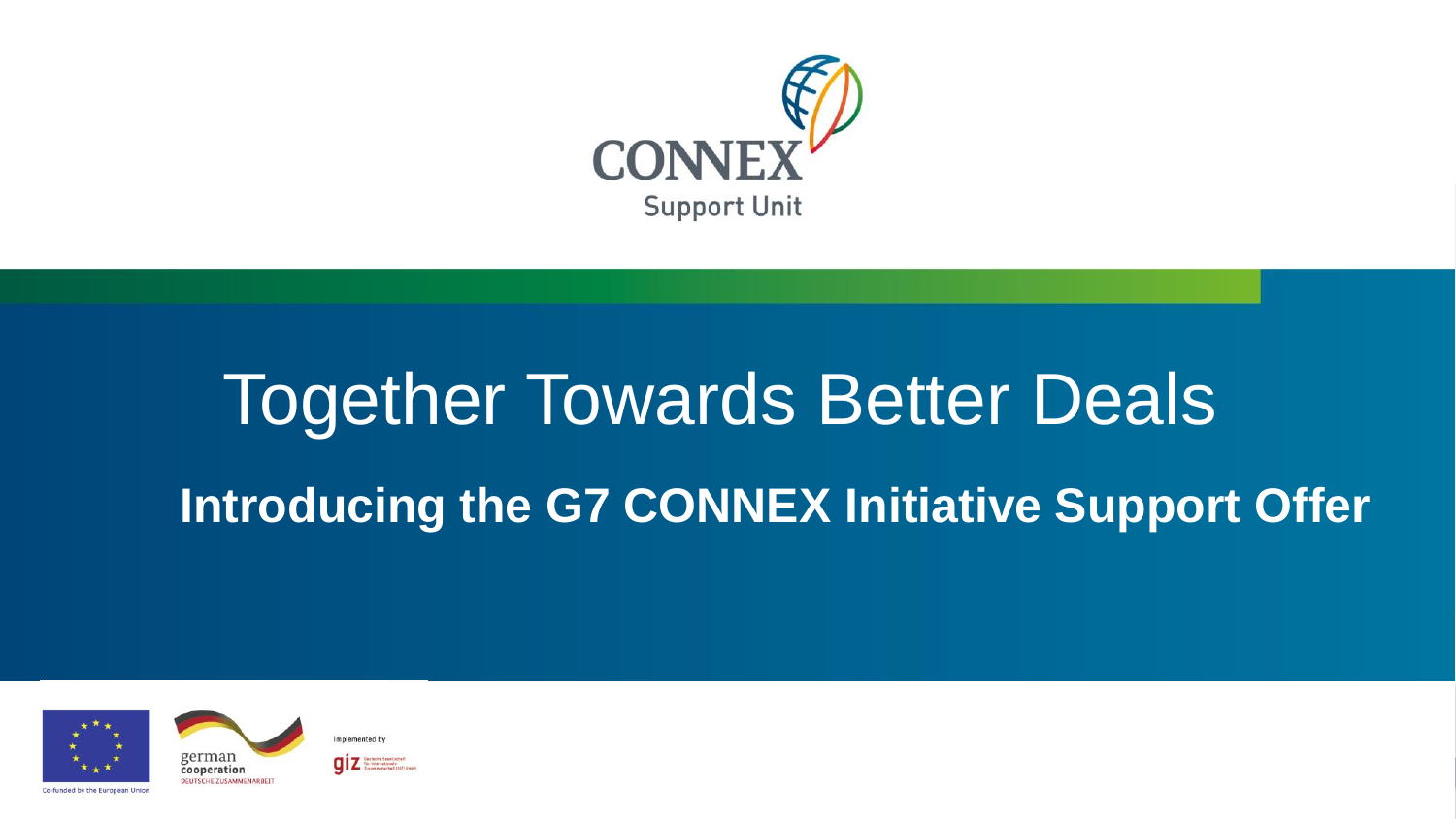#### **CONNEX In Brief**



**Mandate**: CONNEX provides assistance to governments of developing as well as transitional countries in negotiating or renegotiating largescale, complex investment contracts in the resource sector and beyond through provision of international and regional external expertise.

**Unique support mechanism in international cooperation** 

- **2014: G7 Leaders initiated the CONNEX Initiative together with developing countries**
- **January 2017**: CONNEX Support Unit launched
- **Structure:** currently organized as GIZ project, with its own governance structure
- **Financing: European Union and German Federal Ministry for Economic Cooperation and Development**

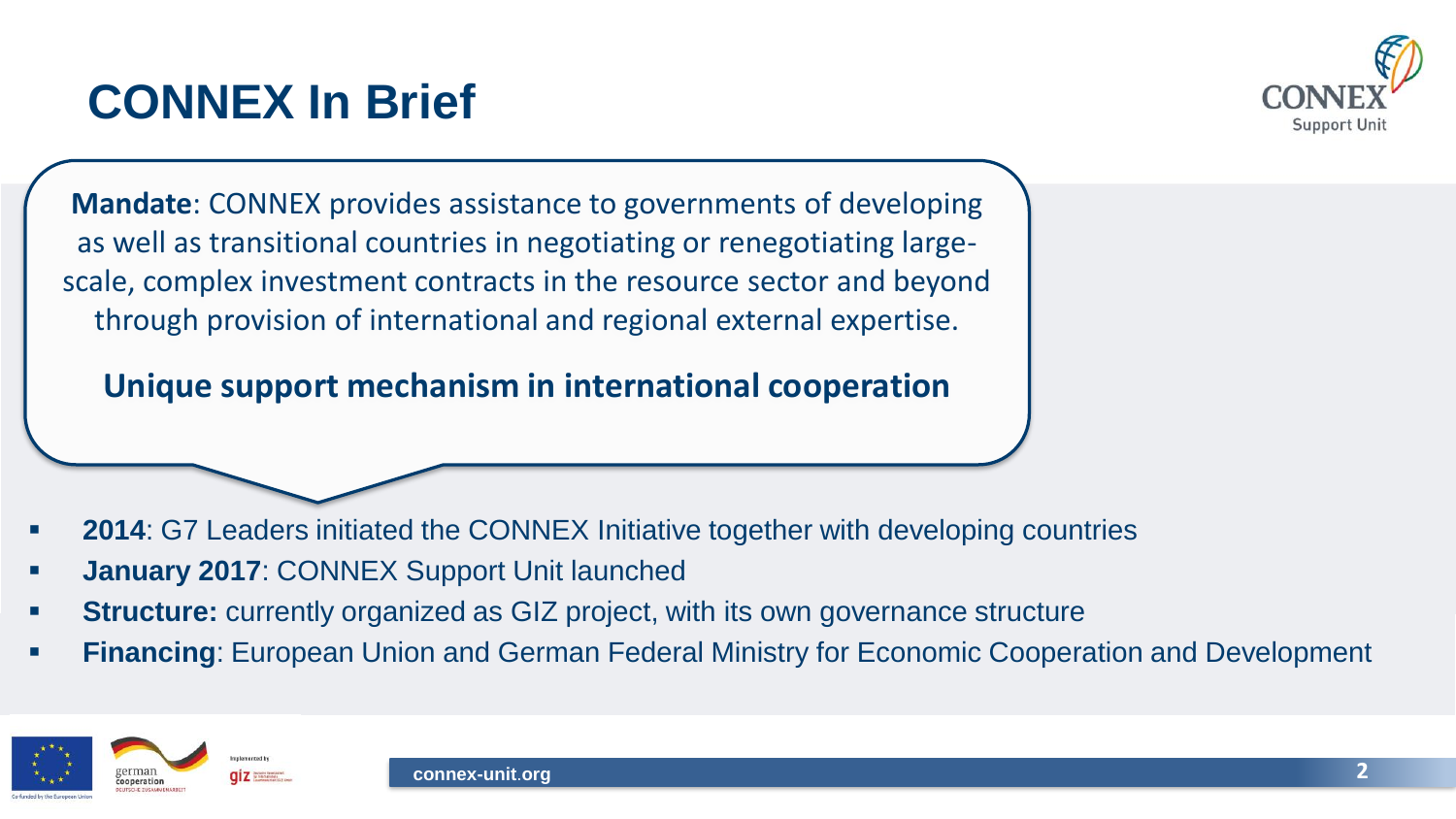### **Need for Negotiation Support**





#### **Contributing to a level playing field**



decision making Balanced and stable deals with mutual benefits Long-lasting partnerships

Investment for Development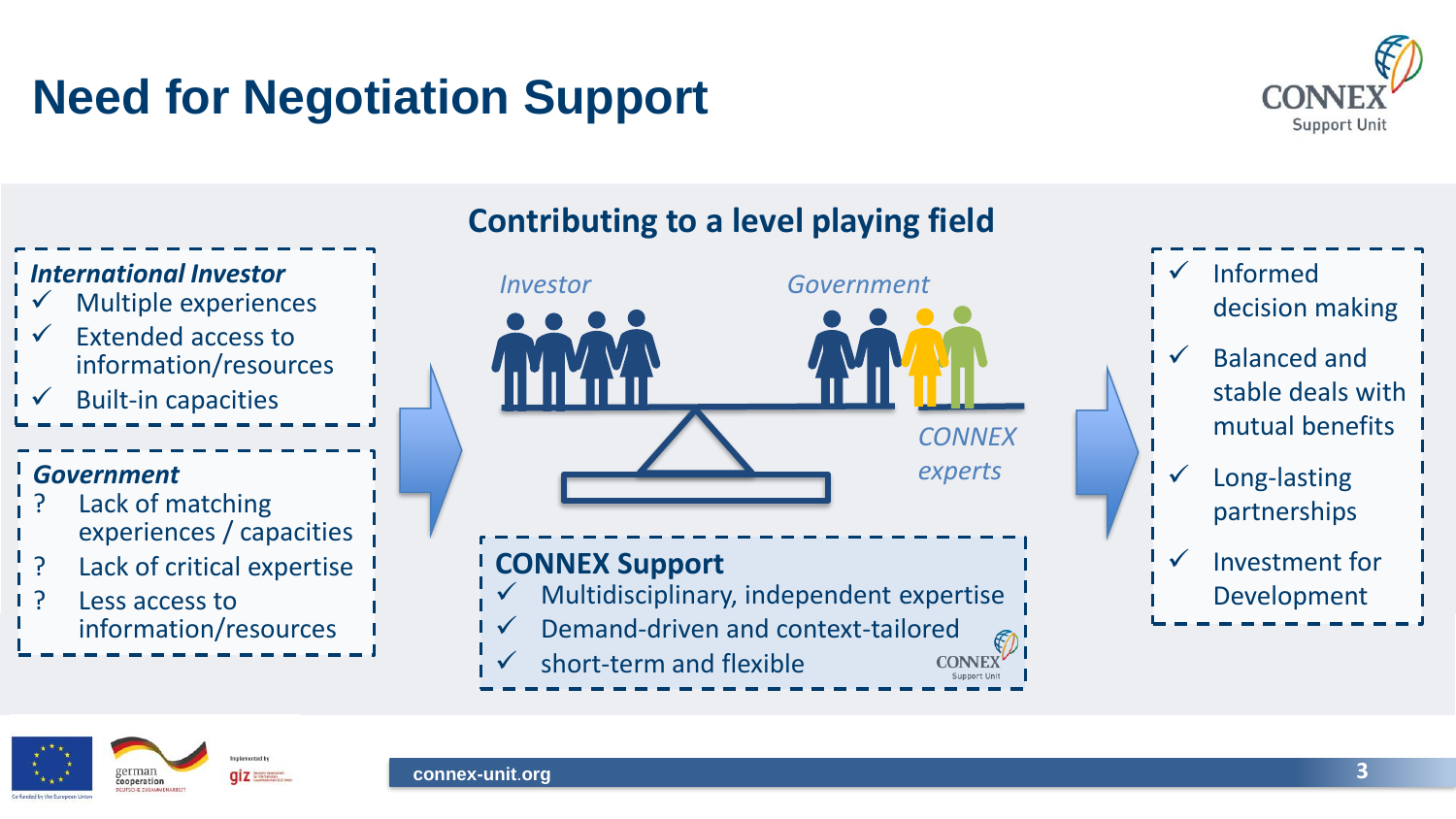### **CONNEX Support In Detail**





rermar

cooperation

 $q\bar{q}$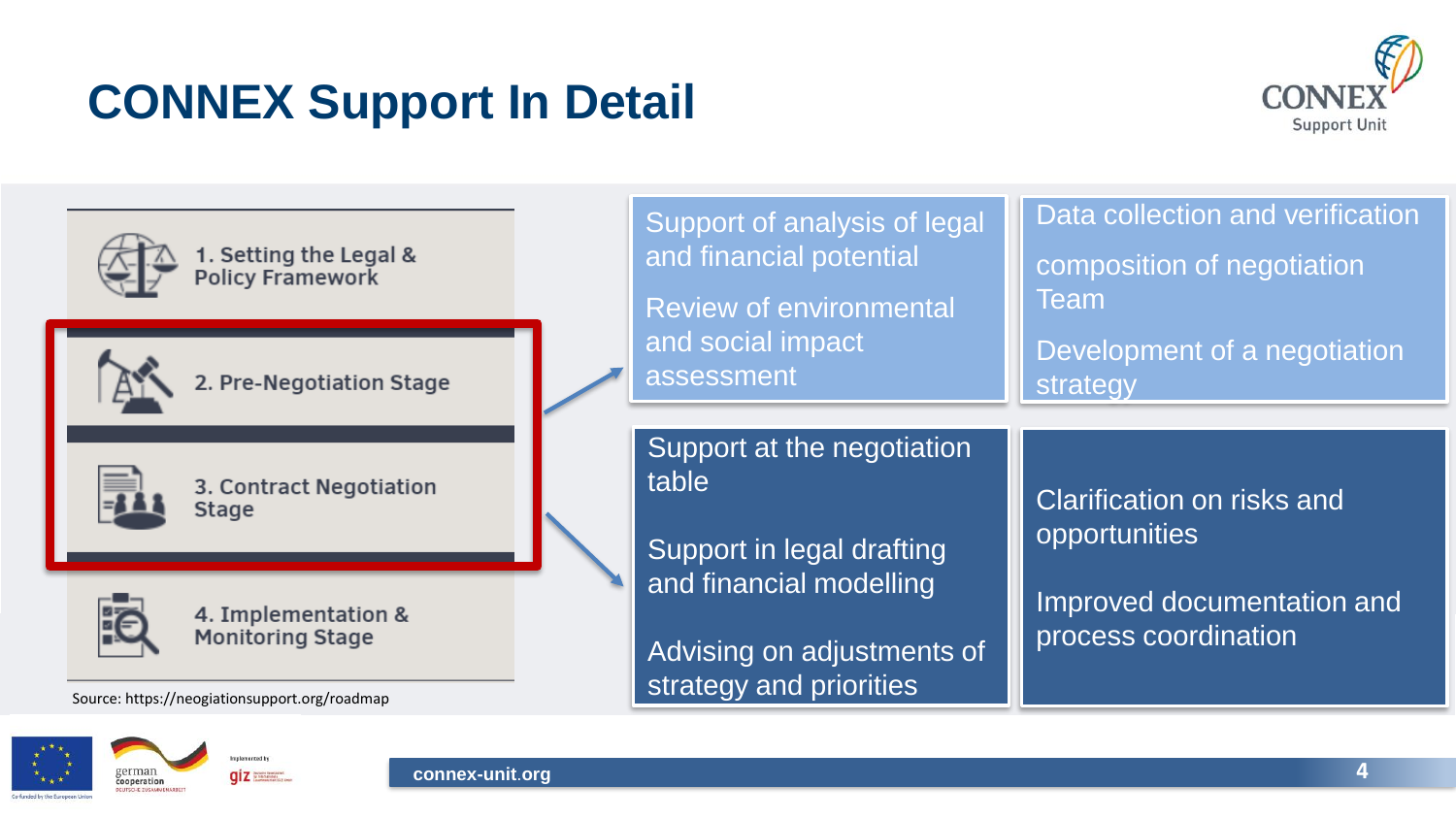### **CONNEX Story Until Today**



- CONNEX Support to 16 countries in Sub-Saharan Africa, Latin America and in Central Asia.
- Strong focus on mining with increased experience in infrastructure and renewable energies, pilot in hydropower
- Successful collaboration with growing number of development partners such as development banks (WB, IDB, ADB), think tanks (NRGI), regional organizations (NEPAD)
- **Effective cooperation with other service providers such as** ALSF and ISLP
- Positive feedback from clients, gained recognition as a trustworthy service provider for contract negotiations.



Direct access to our impact stories **[here](https://www.connex-unit.org/en/downloads/)**!

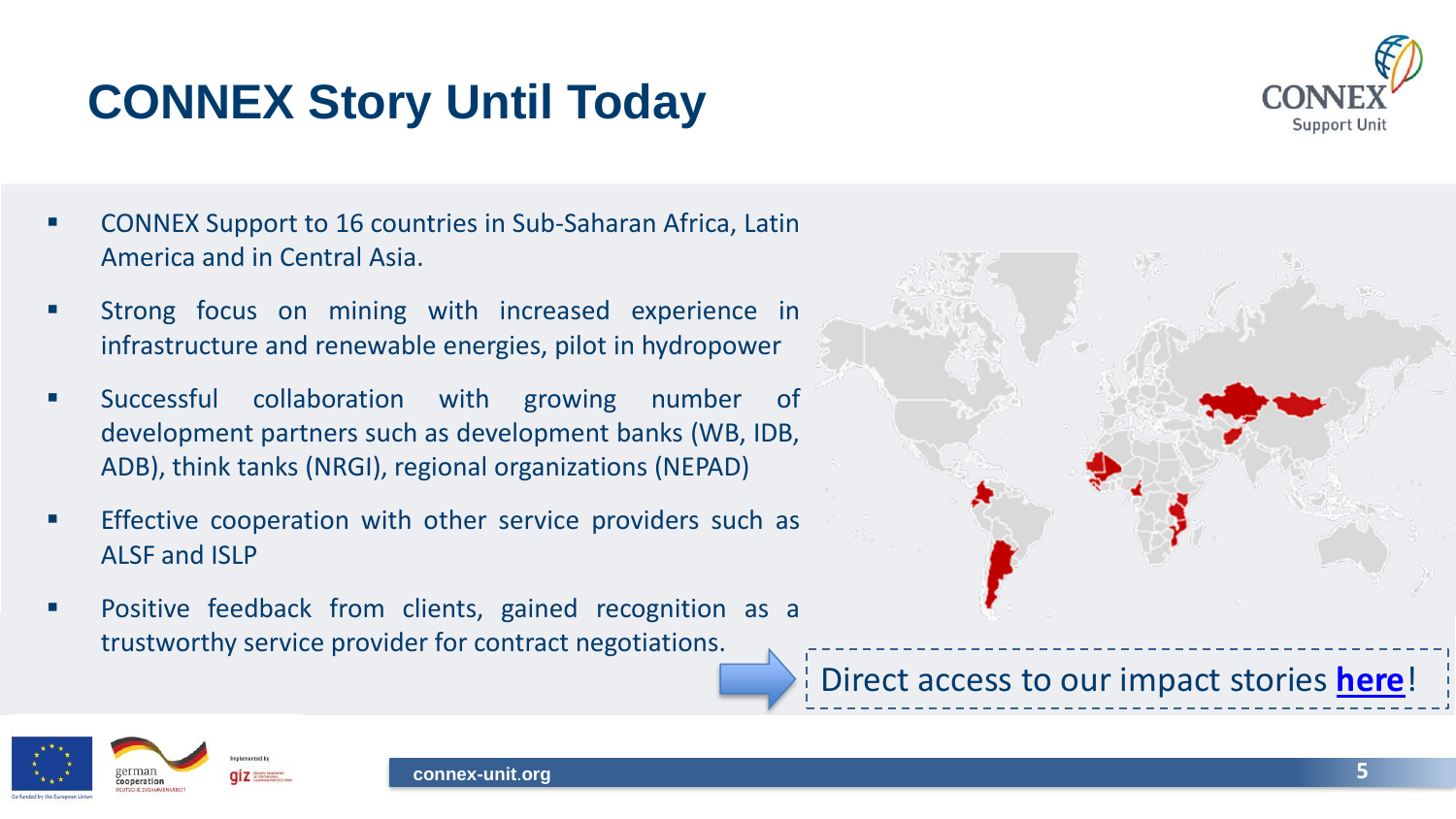### **Insight: CONNEX Support in Liberia**



Project: Major iron-ore concession, back-bone of the Liberian resource sector

*Support to Liberia Revenue Authority: Renegotiating the Royalty Pricing Agreement* 

- *Assistance: Legal expertise and Financial expertise*
- *Duration: 11 months - preparatory phase + four months of actual renegotiation Result: Several million of additional revenue and new pricing formula*

#### **Support to Liberian National Investment Commission:**

- ➢ **Renegotiating the Mineral Development Agreement**
- ➢ **Creation of a multi-user rail to facilitate transport of iron ore for multiple users from Guinea and Liberia**
- Assistance: Geological expertise, infrastructure expertise, legal expertise, financial expertise
- Duration: start in October 2019, currently in renegotiation rounds





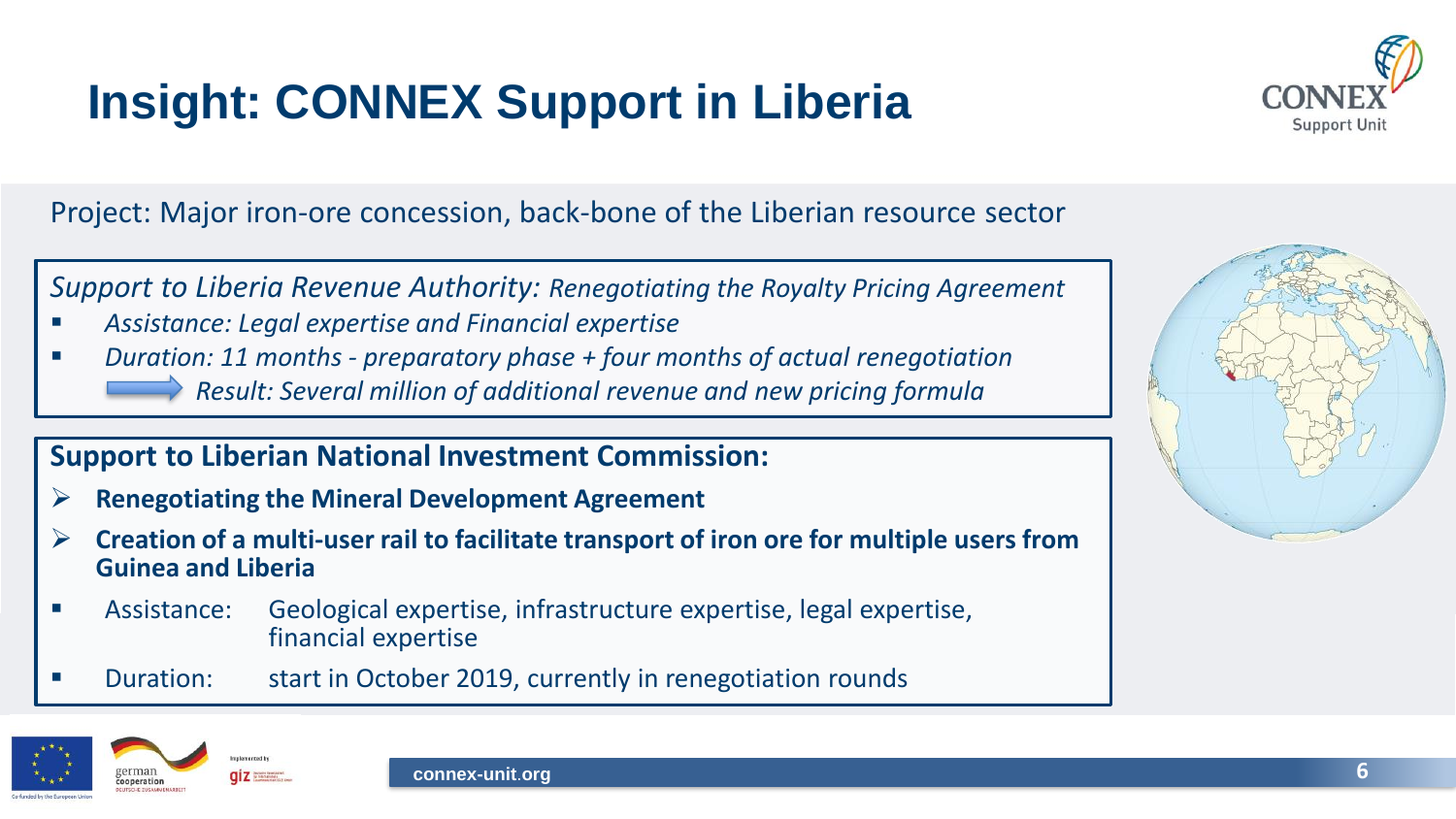### **How CONNEX Support Works**







 $qiz$ 

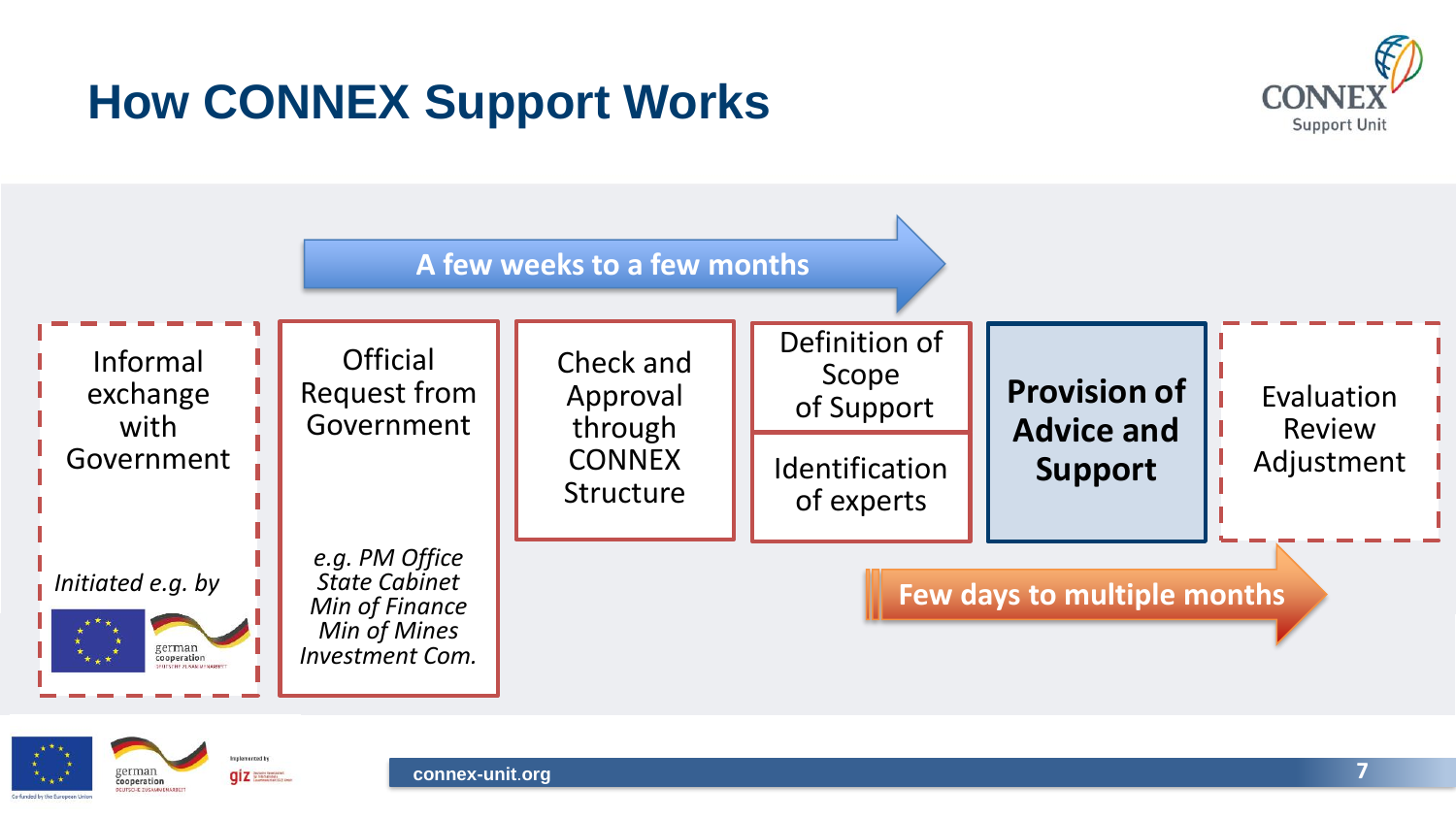### **CONNEX Quality Concept**



#### **CONNEX Experts**

- Various disciplines (*legal, financial, geological, environmental, infrastructure, industry, strategic)*
- Independent, high-level expertise
- long-term experience in their discipline
- Experience in advising governments in negotiation contexts
- Relevant regional experience and expertise, including language
- High political and cultural sensitivity
- Integrated capacity building approach

#### **CONNEX Support Unit**

- Comprehensive needs assessment
- continous coordination and supervision of the support process
- direct point of contact for clients and experts
- Risk-management and evaluation



#### **Code of Conduct**

- Integrity and Confidentiality
- Setting of advisory role and framework
- Applies to all CONNEX experts





**STA**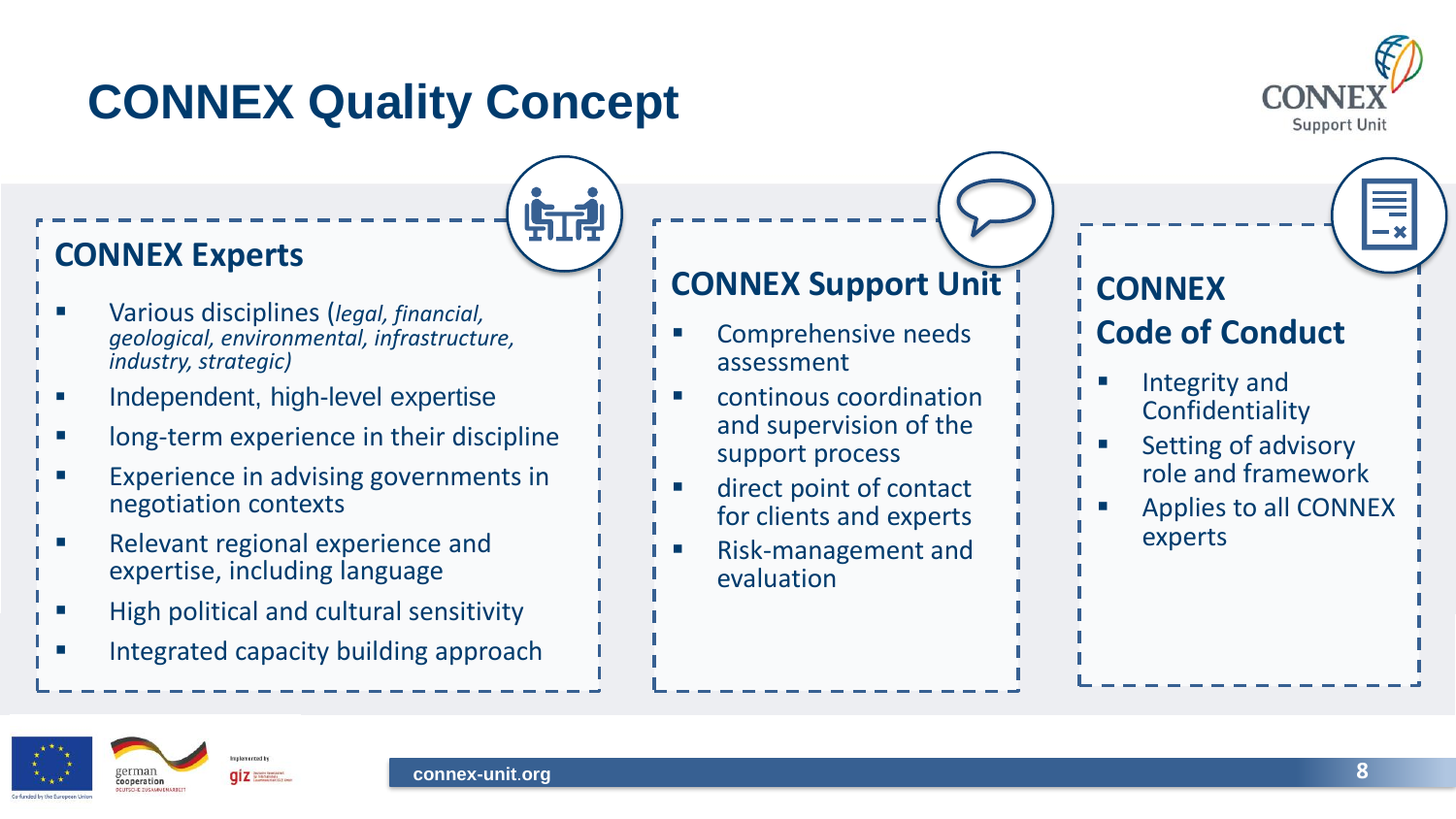### **In Summary: CONNEX Results and Value Added**



- Unique support mechanism, covering a niche in int. cooperation
- Direct contribution to revenue generation, economic development
- Contribution to international and national development agendas and the responsible mining scheme
- Possibility to address environmental and social dimensions of agreements
- Opportunity for Government to set precedents for future processes
- Contribution to improved investment climate with mutual benefits
- direct support with immediate results and possibilities for long-term learning and knowledge management
- Complementary to the work and assistance of other partners and initiatives

We appreciate how responsive CONNEX was to our request for support. The CONNEX Secretariat worked with us in defining the right expertise required for the negotiation.

The independent and highly qualified experts supported us in preparing for the negotiation and during negotiation rounds. We had access to the right experts at the right time, even when the scope needed to be extended during negotiations.

#### **Professor Fabien Nkot**,

Coordinator of the Permanent Secretariat of the Strategic Council for Negotiations and Implementation of Mining Contracts, Republic of Cameroon

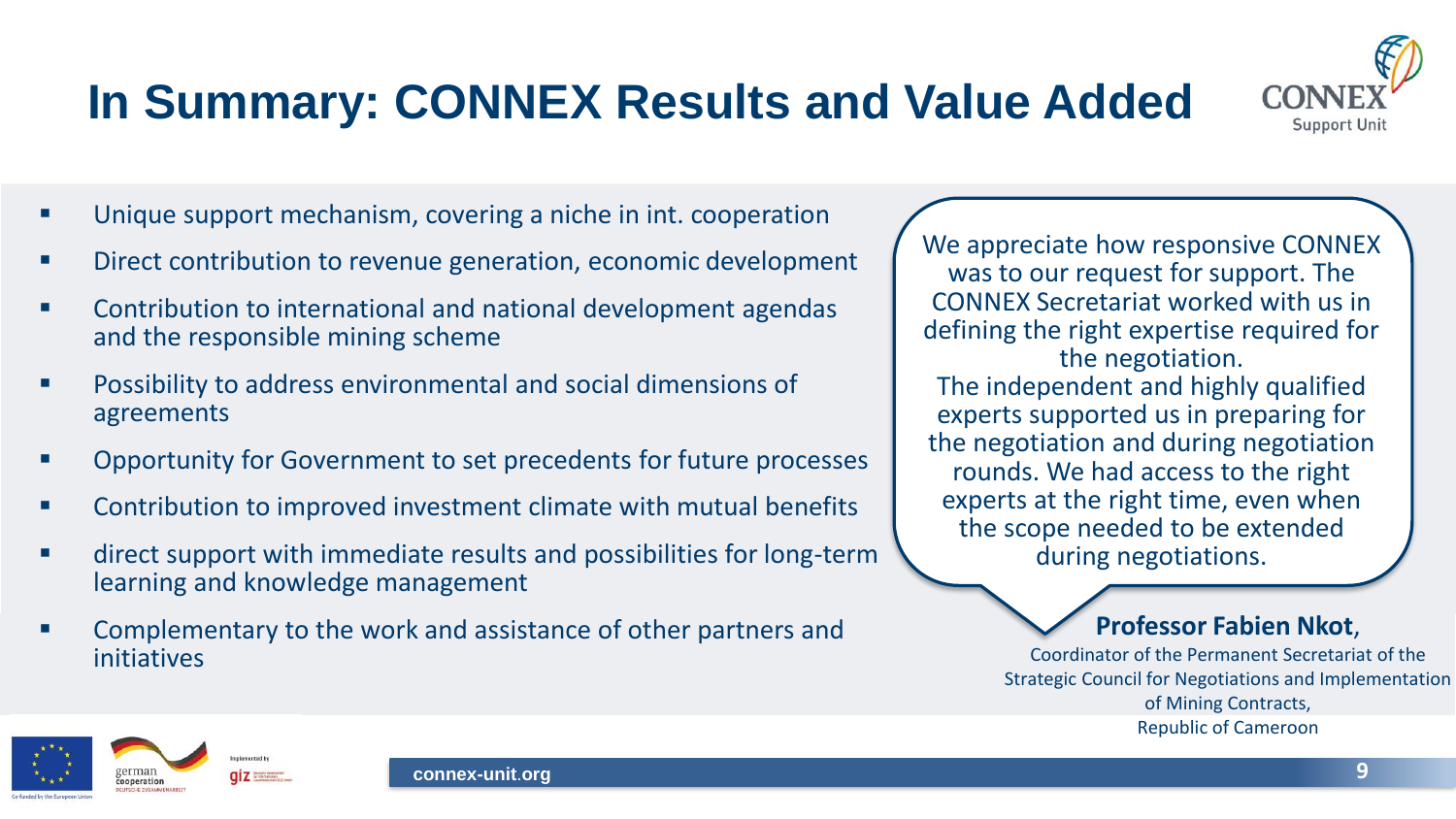

#### **How To Request Support**



Need for external support in negotiation processes?







**Step 2:** Submission of Formal Request

CONNEX Support Unit Secretariat Potsdamer Platz 10 10785 Berlin, Germany support@connex-unit.org

**Step 3:** 

Approval of Request



**Step 4:** Delivery of Support